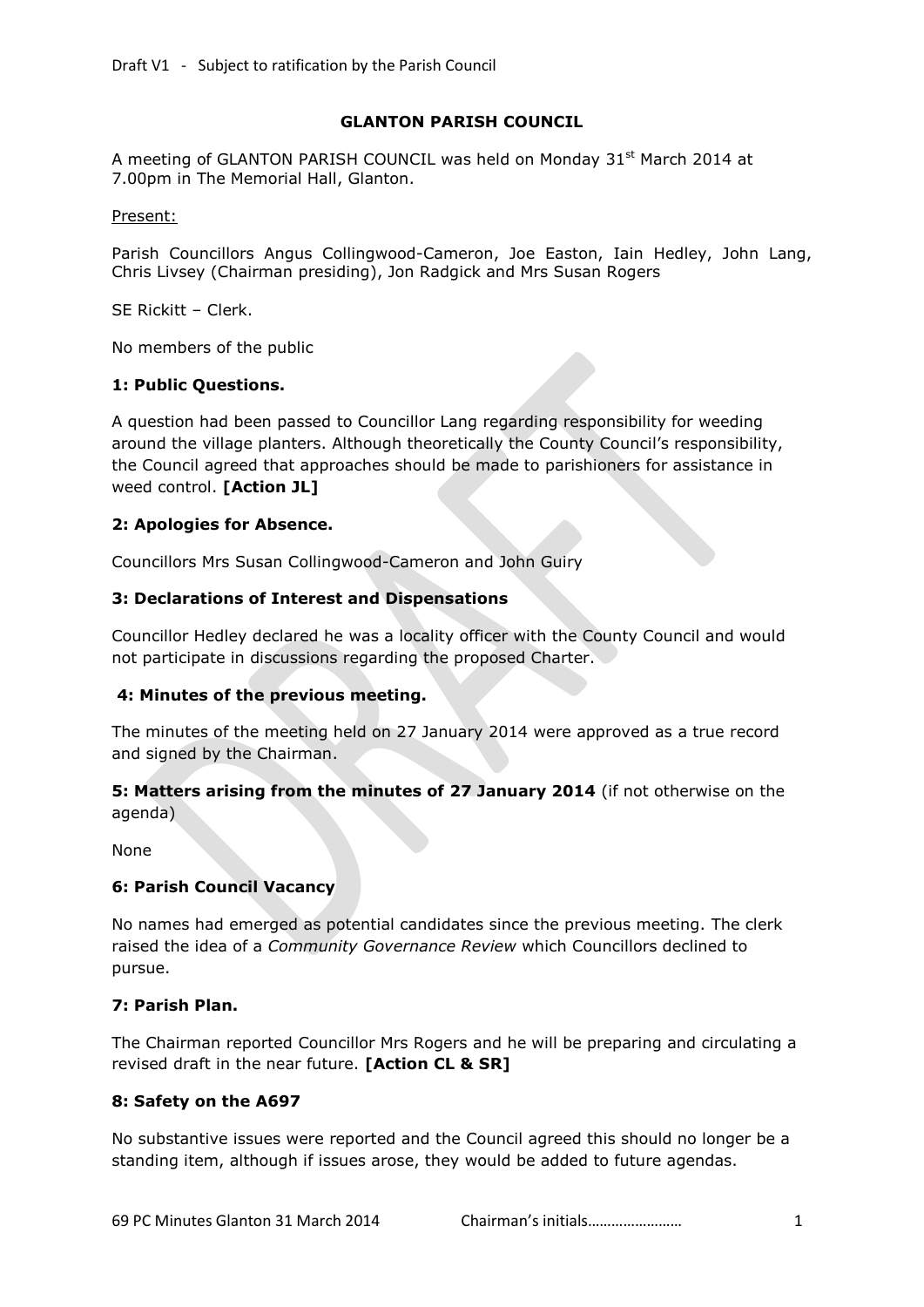# **9: Highway and Drainage Issues in the Parish**

9.1 Councillor Collingwood-Cameron reported on the meeting with Northumbrian Water Ltd (NWL). Subject to funding approval, NWL intend to renew the entire main into the village in 2015. Although this will cause disruption while the work is underway, NWL will hold a public meeting about 6/8 weeks before commencement to discuss practical issues. Councillors hoped that the work will include measure to reduce the pressure, caused by the present need to push water to Powburn and beyond by the installation of suitable valves.

9.2 The Chairman reported on the meeting arranged with officers of the Highways Dept. on Friday 11 April. This will be a walk around the entire village to point out the items of work which are needed. The Chairman will carry out a pre-meeting survey but asked that any issues are passed direct to him, especially if they at-re not readily apparent **[Action all Cllrs]**

9.3 Councillor Mrs Rogers raised the extension of the 30 mph speed limit which had been put forward as an LTP priority. The clerk will follow this up with the County Council. **[Action SER]**

## **10: Council Communications.**

10.1 The Council noted details of uncirculated emails and copies of various unsolicited mail.

10.2 The Council noted the recent publication of plans by ARCH (the County Council's development company) to install high-speed broadband in the village by the end of 2014. Councillor Radgick reported on discussions on this issue at the recent Cluster Meeting and a concern that the fibre-optic cable would only be installed in the Powburn cabinet rather than the underground junction in the village. The clerk is to contact ARCH to seek further information. **[Action SER]**

10.3 The Chairman advised of his response to the proposed revised Northumberland Town and Parish Council Charter, this was endorsed by the Council. The clerk will submit his response which he will circulate to all Councillors for their information. **[Action SER]**

# **11: Meetings attended.**

11.1 Councillor Radgick attended the Rothbury Cluster meeting on 13 March 2014. He gave further information regarding the cessation of the suggestion by BT that hard-toreach communities would be given cable to lay themselves and DEFRA's delay in approving Phase 2 of the Northumberland Broadband Scheme.

11.2 Councillor Radgick also gave details of a further tranche of funding for projects in the Northumberland Upland Area from 2015, a repeat of the LEADER programme. The Council authorised Councillor Radgick to meet interested parish groups (the Hall, the Church, the Show and the Heritage Group) to encourage potential bids.

## **12: Finance.**

12.1 The Council considered and approved the draft accounts and accounting statement for 2013/2014. These will be audited and formally approved at the next meeting.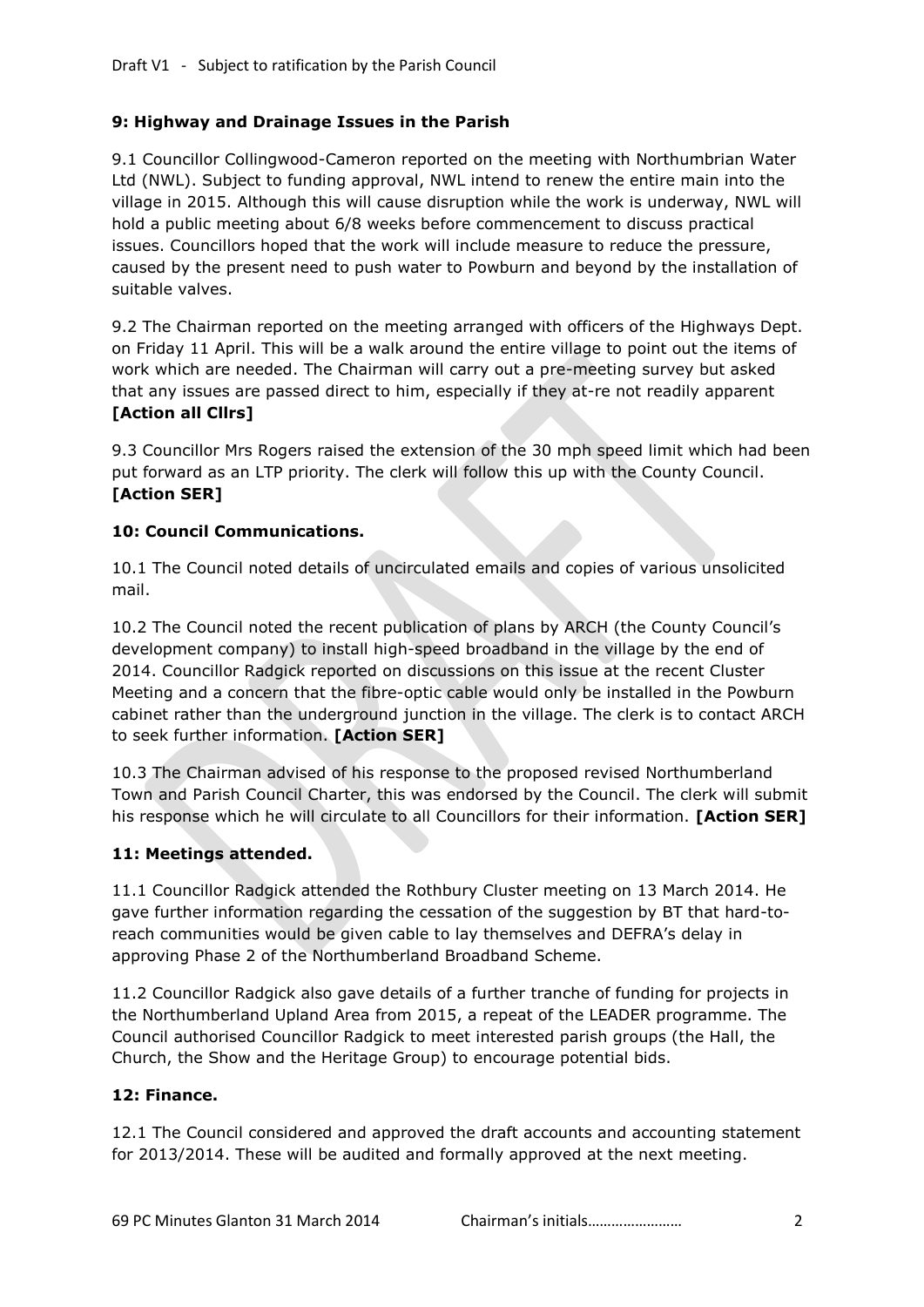12.2 The Council confirmed the appointment of Sandra Nattrass as the internal auditor.

12.2 The Council authorised the following expenditure

- $\bullet$  HMRC PAYE Q4 £30.00
- SE Rickitt Reimbursement of Contribution to Cluster Meeting Costs (previous cheque cancelled) - £17.00

12.3 The Council agreed to spend up to  $£150.00$  replacing the transformer for the Christmas Lights (to be taken from the Millennium Fund). **[Action CL]**

12.4 The Council considered internet banking and agreed the principle. The clerk is to bring revised draft financial regulations to the next meeting for consideration. **[Action SER]**

# **13: Planning.**

13.1 The Council noted the application for a proposed "cover-all" building at the farm on Playwell Road and decided to raise no objections. **[Action SER]**

13.2 The Clerk reported that Whalton Parish Council had extended an invitation to attend planning training on 20 May; details will be circulated by the clerk. **[Action SER]**

13.3 The Council noted the County Council's intention to publish the draft Core Strategy in April.

## **14: Street Lighting**

14.1 The clerk reported the refurbishment contract was still being negotiated but expectations were for a July 2015 start. **[Action SER to contact NCC]**

# **15: Village Activities.**

The Council noted the forthcoming village activities and particularly wished to encourage attendance at the Pantomime.

- $\triangleright$  Mondays Keep Fit
- $\triangleright$  Wednesdays Yoga
- $\triangleright$  Second Wednesday each month Coffee Morning
- $\triangleright$  Last Wednesday each month Lunch Club

## **16: Commemoration of WWI**

The Chairman reported an award of funding from The Three Valleys Trust for the Art and Heritage projects. He envisaged seeking approval from the next meeting for funding teas & scones in the Hall and for planting the shape of a poppy on the bank. **[Action CL]**

## **17: Village Clean-Up**

The Council agreed to change the timing from May to the summer. On the suggestion of Councillor Easton, the weekend of 26/27 July was chosen as the following weekends would be the events to commemorate the start of the First World War, followed by the

69 PC Minutes Glanton 31 March 2014 Chairman's initials…………………… 3